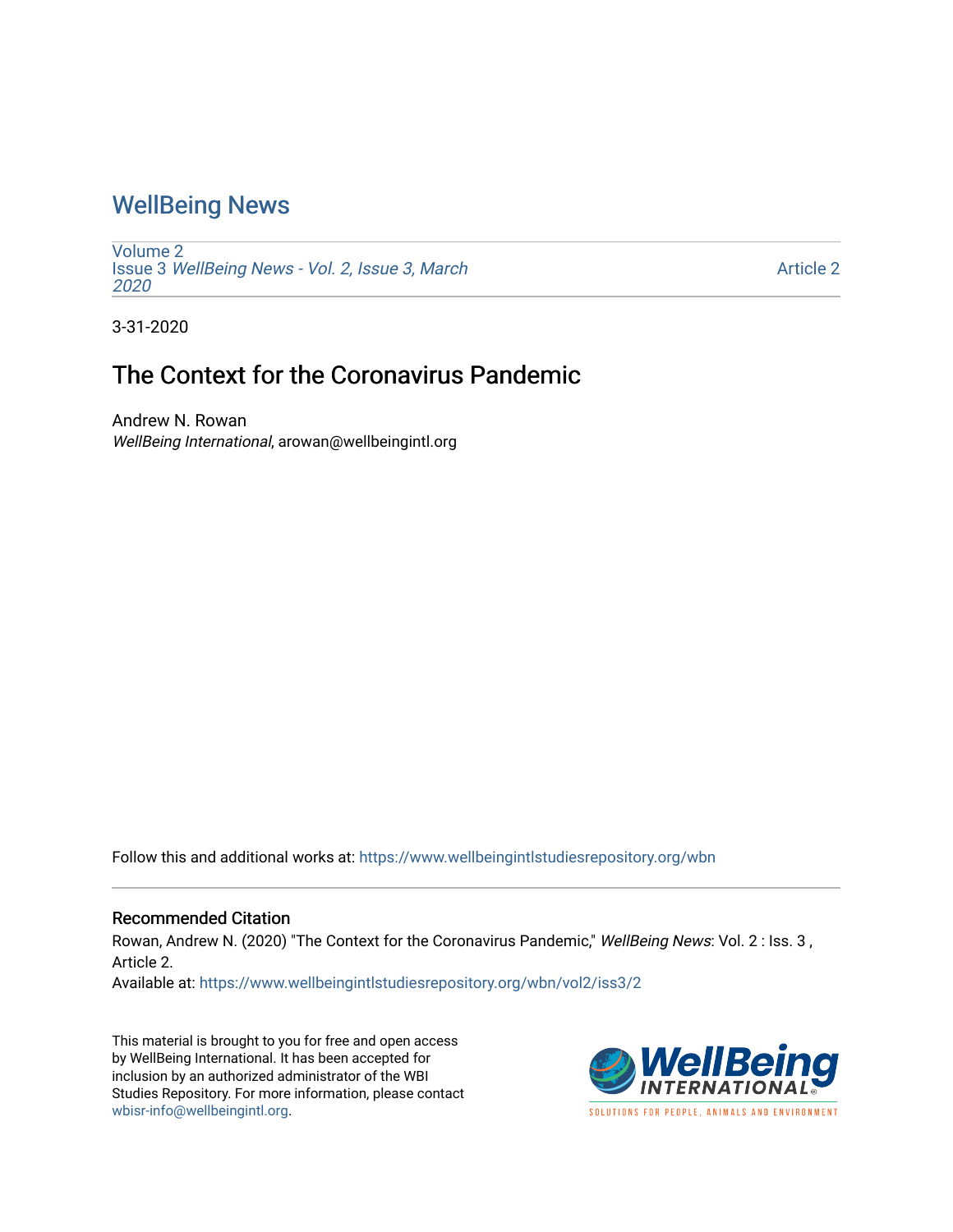

## **Mar 31, 2020 The Context for the Coronavirus Pandemic**

By Andrew Rowan, DPhil

At the beginning of this century, a review paper (Daszak et al, 2000) highlighted the importance of the consumption of wildlife as a major source of a series of dangerous new "emerging" pathogens.

The most well-known of these is the AIDS virus that was first recognized in 1981 and that has to date been responsible for over 32 million human deaths, over 75 million human infections, and annual global expenditures for prevention and treatment now running at around \$20 billion a year. A later study reported that the number of new human pathogens emerging from wildlife was increasing and this article's accompanying image indicates the hot spots for emerging infectious diseases (EIDs) for various types of pathogen.

The world has been living with blinders on. Periodically, a new study will raise questions about the dangers of wildlife consumption, but little has been done to slow or end such consumption. There are many constraints on the movement of domestic animals to prevent disease outbreaks, but relatively little effort has been devoted to containing the movement of wild animals from one country to another. AIDS illustrates the human health (and economic consequences) of new emerging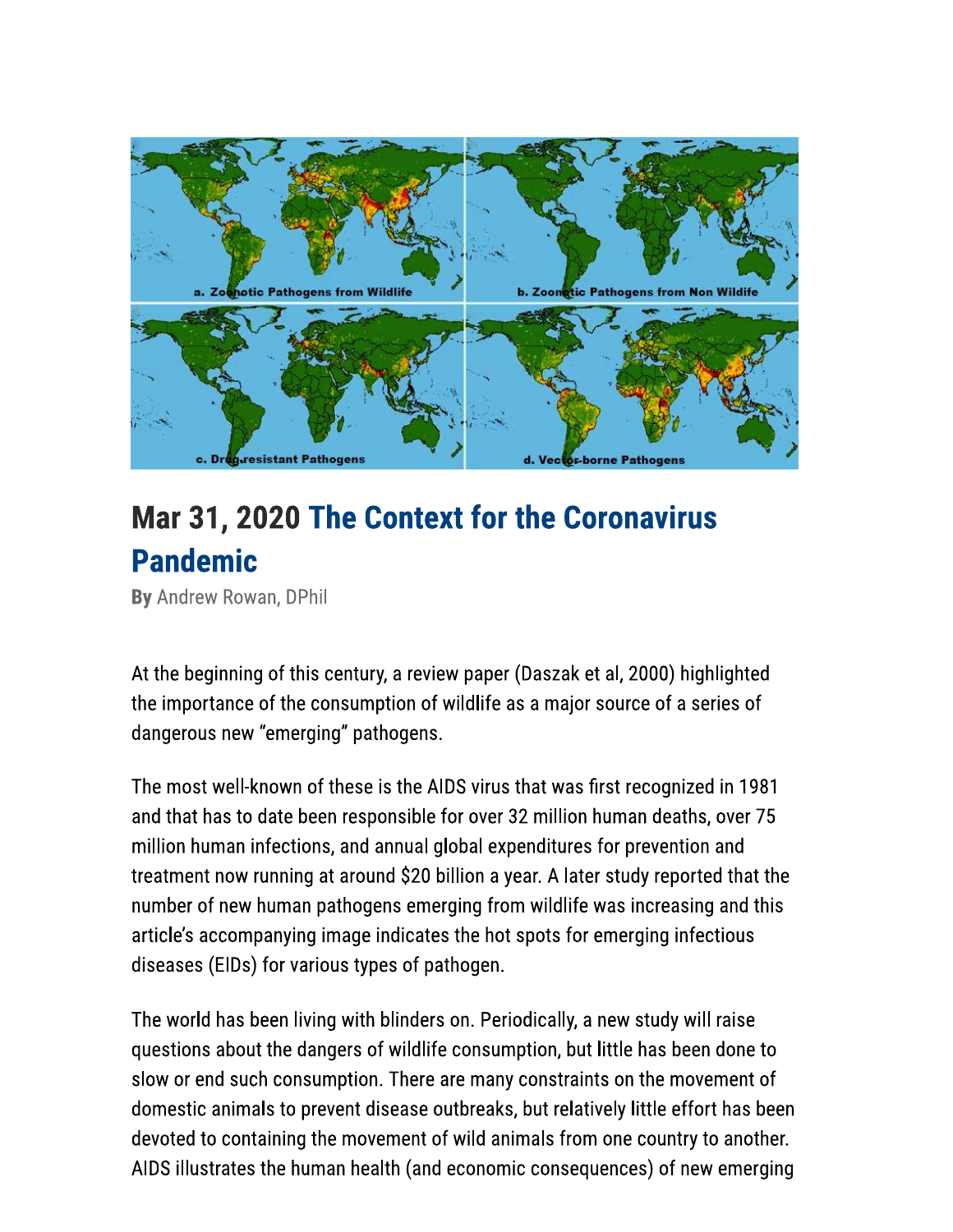diseases, but countries have been slow to establish controls to reduce and prevent the threat from such new pathogens. The relatively mild and quickly contained SARS outbreak cost the world \$40 to \$80 billion in just a few months. The COVID-19 pandemic, the estimated global economic impact of which is now running to \$1 trillion or more, will hopefully accelerate new policies to prevent and mitigate the impact of new emerging pathogens and possibly give new impetus to ending wildlife consumption and habitat destruction.

Several reports have found that bats are the host mammals for a significantly higher proportion of zoonotic viruses than other mammalian groups. The latest published papers on COVID-19 indicate that the virus appears to be the most recent to have originated in bats, although pangolins (a much trafficked and consumed wild animal) have also been involved in its evolution. Apart from the restrictions placed on human travel, steps are now finally being taken to shut down the "wet" markets where one can buy and trade wild animals for consumption. These markets have long been recognized as a potential threat to human health and the Chinese government briefly closed them after the emergence of SARS in 2003.

"Wet" markets are found across the world. They are places where the shopper is confronted by a toxic mix of wild and domestic animals, blood, entrails, excrement and other waste creating ideal conditions for disease to migrate from animals to people. However, such markets are not the only source of new emerging viruses and pathogens. Our intensive animal agriculture facilities also provide a breeding ground for new pathogens. In 2009, the novel flu virus (H1N1) emerged from pigs though it was fortunately not particularly pathogenic. Although 60 million Americans caught the H1N1 "swine" flu virus, "only" around 13,000 deaths were attributed to it (mortality of 0.02%). But intensive animal agriculture operations continue to be a significant risk factor for emerging diseases, including both new viruses and drug-resistant pathogens, and especially new flu viruses.

The Chinese have now passed a law banning all "wet" markets in the country and regional authorities have begun to extend such bans. Shenzhen is proposing an additional ban on dog and cat meat consumption as well. But it is not clear just how far the ban on "wet" markets and wildlife consumption might extend. There is a very large network of wildlife farms in China producing live animals to be sold in "wet" markets as well as wildlife meat and wildlife parts sourced for Traditional Chinese Medicine. In a 2017 report, the Chinese Academy of Engineering estimated that more than 14 million people were employed in the farming of